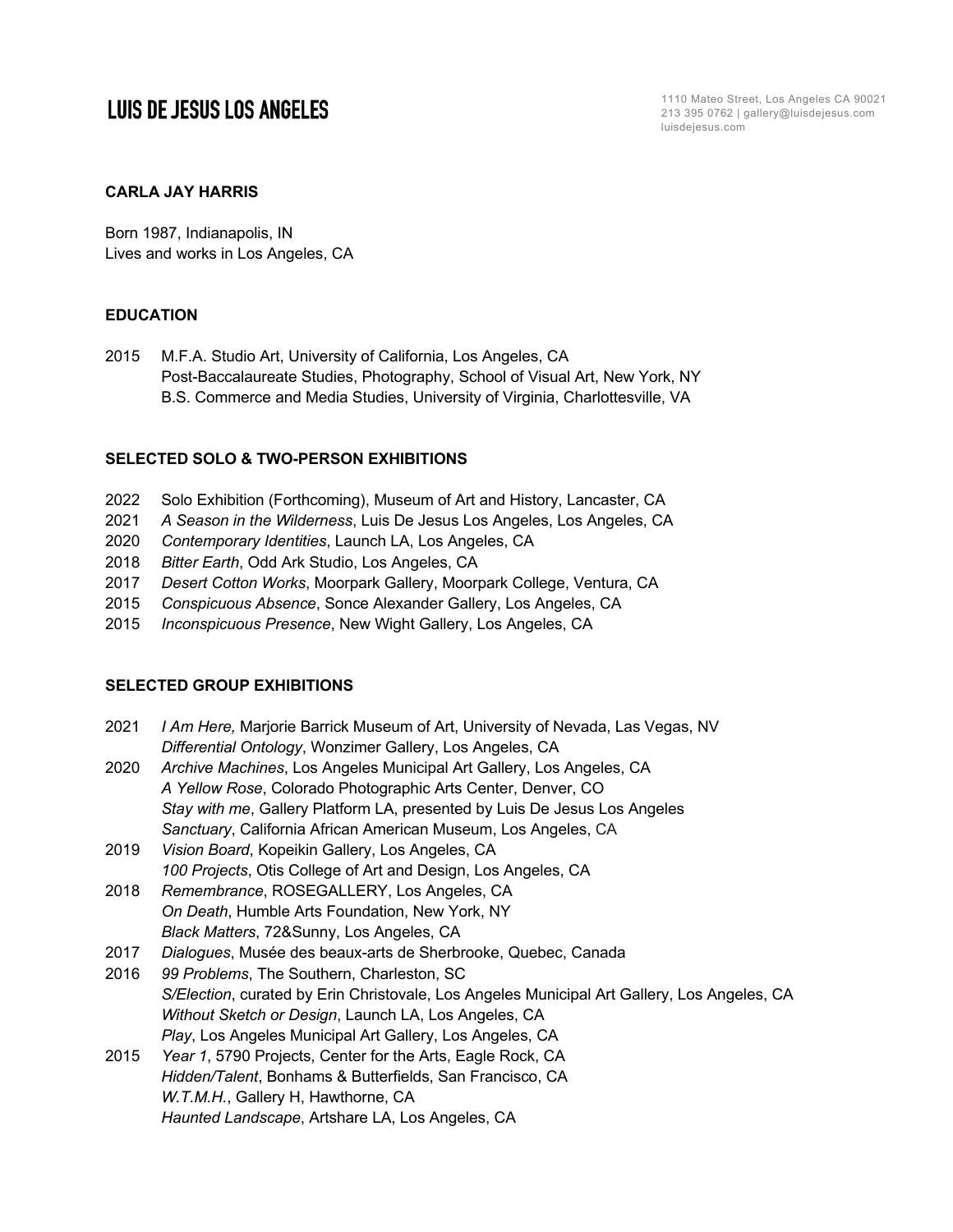## **LUIS DE JESUS LOS ANGELES**

1110 Mateo Street, Los Angeles CA 90021 213 395 0762 | gallery@luisdejesus.com luisdejesus.com

*Respond*, Smack Mellon, Brooklyn, NY

- 2014 *MFA Preview*, New Wight Gallery, UCLA, Los Angeles, CA *Greater Los Angeles MFA Exhibition*, Max L. Gatov Gallery West, Long Beach, CA *New Works*, McGuireWoods Gallery, Washington, D.C.
- 2013 *Fracture*, Warner Studios, Los Angeles, CA *The Lost Show*, Albert Chau, Brooklyn, NY
- 2012 *Projekt 30*, The Voyeur and the Sociophobe, Baltimore, MD

#### **CURATORIAL PROJECTS**

- 2019 *New Bodies / New Spaces*, Silverlake Art and Conservation, Los Angeles, CA
- 2017 *Haunted Memories*, Center for the Arts, Eagle Rock, CA

#### **SELECTED AWARDS / RESIDENCIES**

- 2020 Artists' Cooperative Residence & Exhibition, ACRE, Steuben, WI
- 2017 Curatorial Grant, Los Angeles Department of Cultural Affairs, Los Angeles, CA Grant Recipient, Pasadena Art Alliance, Pasadena, CA
- 2015 Finalist, Mark Moore Family Trust Prize, Los Angeles, CA Hoyt Fellowship, University of California, Los Angeles, CA
- 2014 Martha Matthias Denny Fellowship, University of California, Los Angeles, CA
- 2013 Art Council Award, University of California, Los Angeles, CA Resnick Fellowship, University of California, Los Angeles, CA

#### **SELECTED COLLECTIONS**

California African American Museum, Los Angeles, CA Crocker Art Museum, Sacramento, CA Escalette Permanent Collection of Art, Chapman University, Orange, CA Luc LaRochelle Collection, The Museum of Fine Arts, Sherbrooke, Quebec, Canada Museum of Art and History, Lancaster, CA USC Fischer Museum, Los Angeles, CA Capital Group, Irvine, CA Facebook Corporate Collection, Menlo Park, CA General Mills Art Collection, Minneapolis, MN John Hopkins University Law School, Baltimore, MD Los Angeles County Public Collection, Los Angeles, CA Metro Art, Los Angeles, CA